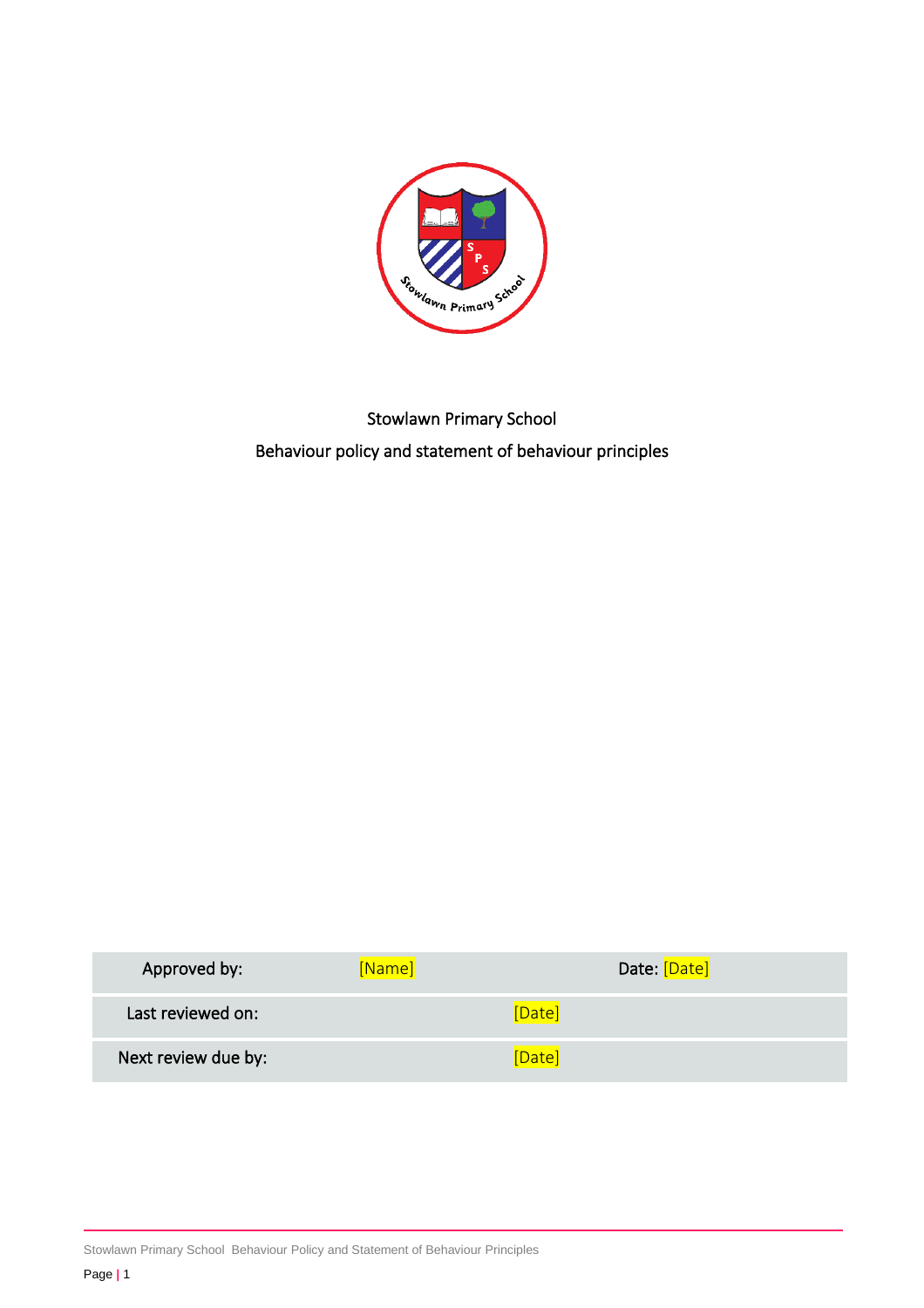#### **Contents**

| Appendix 1: written statement of behaviour principles |  |
|-------------------------------------------------------|--|

# <span id="page-1-0"></span>1. Aims

This policy aims to:

- Provide a consistent approach to behaviour management
- Define what we consider to be unacceptable behaviour, including bullying and discrimination
- > Outline how pupils are expected to behave
- Summarise the roles and responsibilities of different people in the school community with regards to behaviour management
- Outline our system of rewards and sanctions

#### <span id="page-1-1"></span>2. Legislation and statutory requirements

This policy is based on advice from the Department for Education (DfE) on:

- [Behaviour and discipline in schools](https://www.gov.uk/government/publications/behaviour-and-discipline-in-schools)
- [Searching, screening and confiscation at school](https://www.gov.uk/government/publications/searching-screening-and-confiscation)
- >[The Equality Act 2010](https://www.gov.uk/government/publications/equality-act-2010-advice-for-schools)
- **>[Keeping Children Safe in Education](https://www.gov.uk/government/publications/keeping-children-safe-in-education--2)**
- [Use of reasonable force in schools](https://www.gov.uk/government/publications/use-of-reasonable-force-in-schools)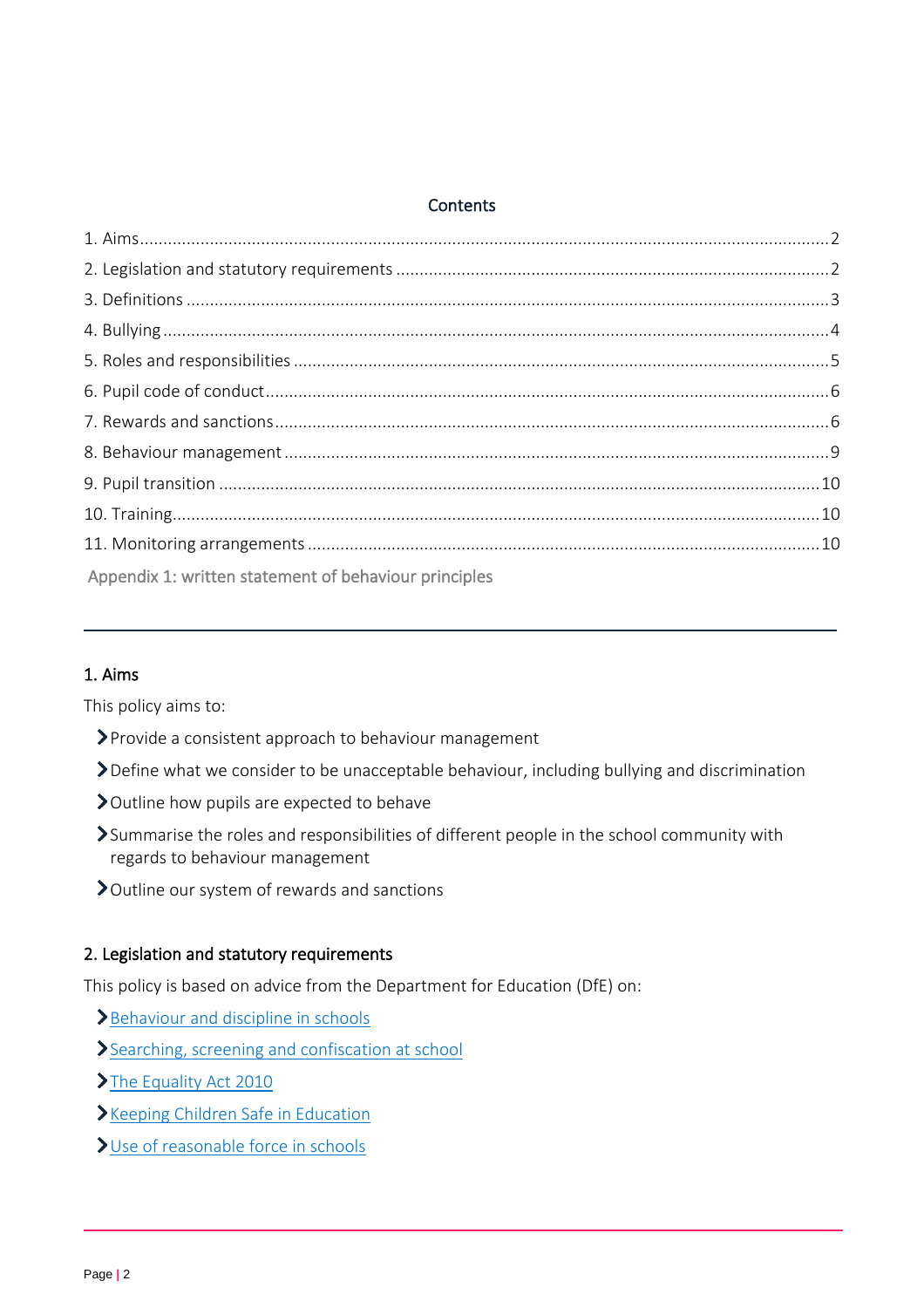# [Supporting pupils with medical conditions at school](https://www.gov.uk/government/publications/supporting-pupils-at-school-with-medical-conditions--3)

It is also based on the [special educational needs and disability \(SEND\) code of practice.](https://www.gov.uk/government/publications/send-code-of-practice-0-to-25)

In addition, this policy is based on:

- Section 175 of the **Education Act 2002**, which outlines a school's duty to safeguard and promote the welfare of its pupils
- Sections 88-94 of the [Education and Inspections Act 2006,](http://www.legislation.gov.uk/ukpga/2006/40/section/88) which require schools to regulate pupils' behaviour and publish a behaviour policy and written statement of behaviour principles, and give schools the authority to confiscate pupils' property

> [DfE guidance](https://www.gov.uk/guidance/what-maintained-schools-must-publish-online#behaviour-policy) explaining that maintained schools must publish their behaviour policy online

#### <span id="page-2-0"></span>3. Definitions

Misbehaviour is defined as:

- Disruption in lessons, in corridors between lessons, and at break and lunchtimes
- Non-completion of classwork or homework
- Poor attitude

Serious misbehaviour is defined as:

- ▶ Repeated breaches of the school rules
- Any form of bullying
- Sexual violence, such as rape, assault by penetration, or sexual assault (intentional sexual touching without consent)
- Sexual harassment, meaning unwanted conduct of a sexual nature, such as:
	- Sexual comments
	- Sexual jokes or taunting
	- Physical behaviour like interfering with clothes
	- Online sexual harassment such as unwanted sexual comments and messages (including on social media), sharing of nude or semi-nude images and/or videos, or sharing of unwanted explicit content
- Vandalism
- $\sum_{i=1}^{n}$
- $\sum$ Fighting
- >Smoking
- Racist, sexist, homophobic or discriminatory behaviour
- Possession of any prohibited items. These are:
	- Knives or weapons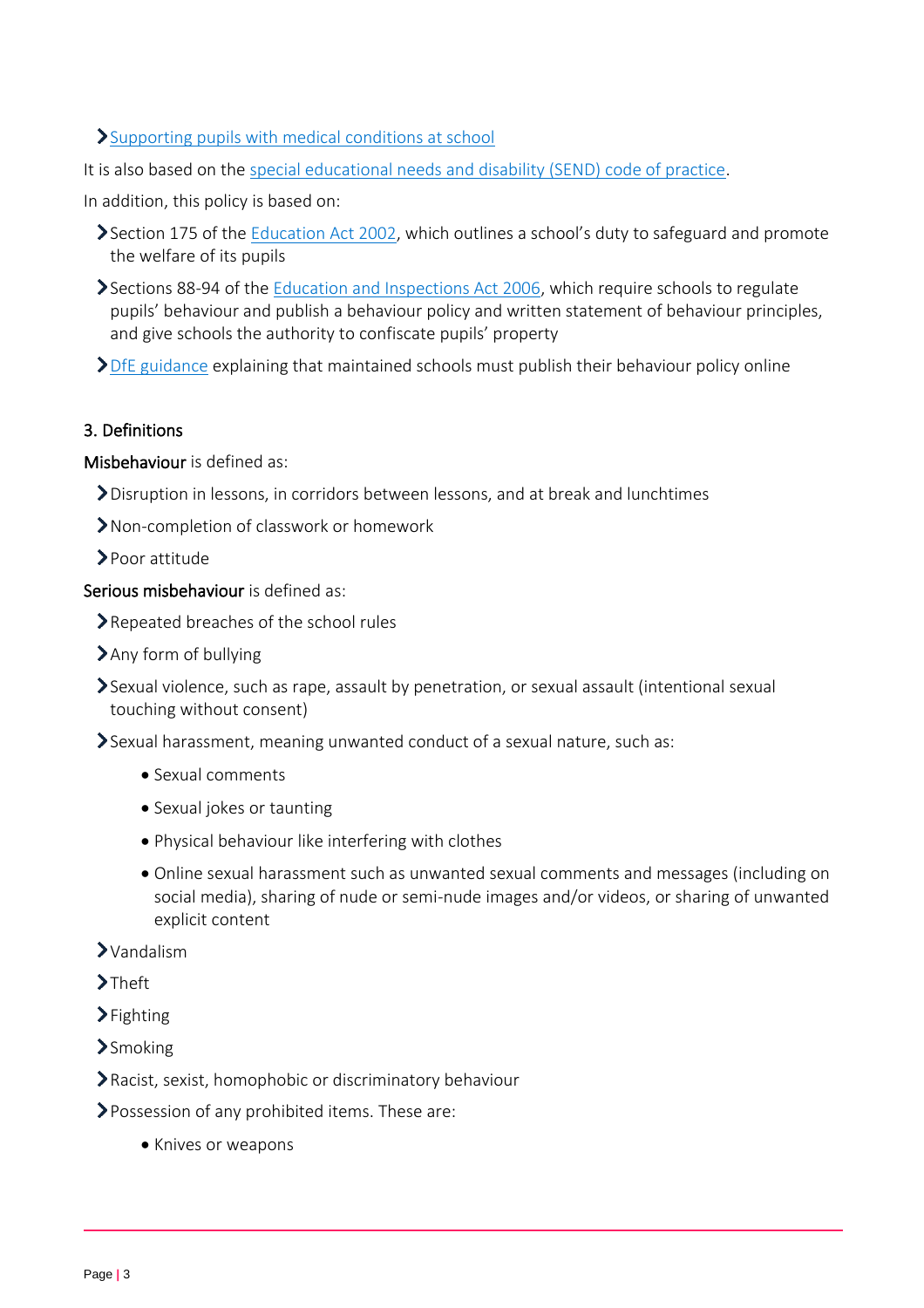- Alcohol
- Illegal drugs
- Stolen items
- Tobacco and cigarette papers
- Fireworks
- Pornographic images
- Any article a staff member reasonably suspects has been, or is likely to be, used to commit an offence, or to cause personal injury to, or damage to the property of, any person (including the pupil)

# <span id="page-3-0"></span>4. Bullying

Bullying is defined as the repetitive, intentional harming of one person or group by another person or group, where the relationship involves an imbalance of power.

Bullying is, therefore:

- Deliberately hurtful
- ▶ Repeated, often over a period of time
- Difficult to defend against

Bullying can include:

| <b>TYPE OF BULLYING</b>                                                                                                  | DEFINITION                                                                                                                                                                          |
|--------------------------------------------------------------------------------------------------------------------------|-------------------------------------------------------------------------------------------------------------------------------------------------------------------------------------|
| Emotional                                                                                                                | Being unfriendly, excluding, tormenting                                                                                                                                             |
| Physical                                                                                                                 | Hitting, kicking, pushing, taking another's belongings, any use of violence                                                                                                         |
| Prejudice-based and<br>discriminatory, including:                                                                        | Taunts, gestures, graffiti or physical abuse focused on a particular<br>characteristic (e.g. gender, race, sexuality)                                                               |
| $\bullet$ Racial<br>• Faith-based<br>• Gendered (sexist)<br>• Homophobic/biphobic<br>• Transphobic<br>· Disability-based |                                                                                                                                                                                     |
| Sexual                                                                                                                   | Explicit sexual remarks, display of sexual material, sexual gestures,<br>unwanted physical attention, comments about sexual reputation or<br>performance, or inappropriate touching |
| Direct or indirect verbal                                                                                                | Name-calling, sarcasm, spreading rumours, teasing                                                                                                                                   |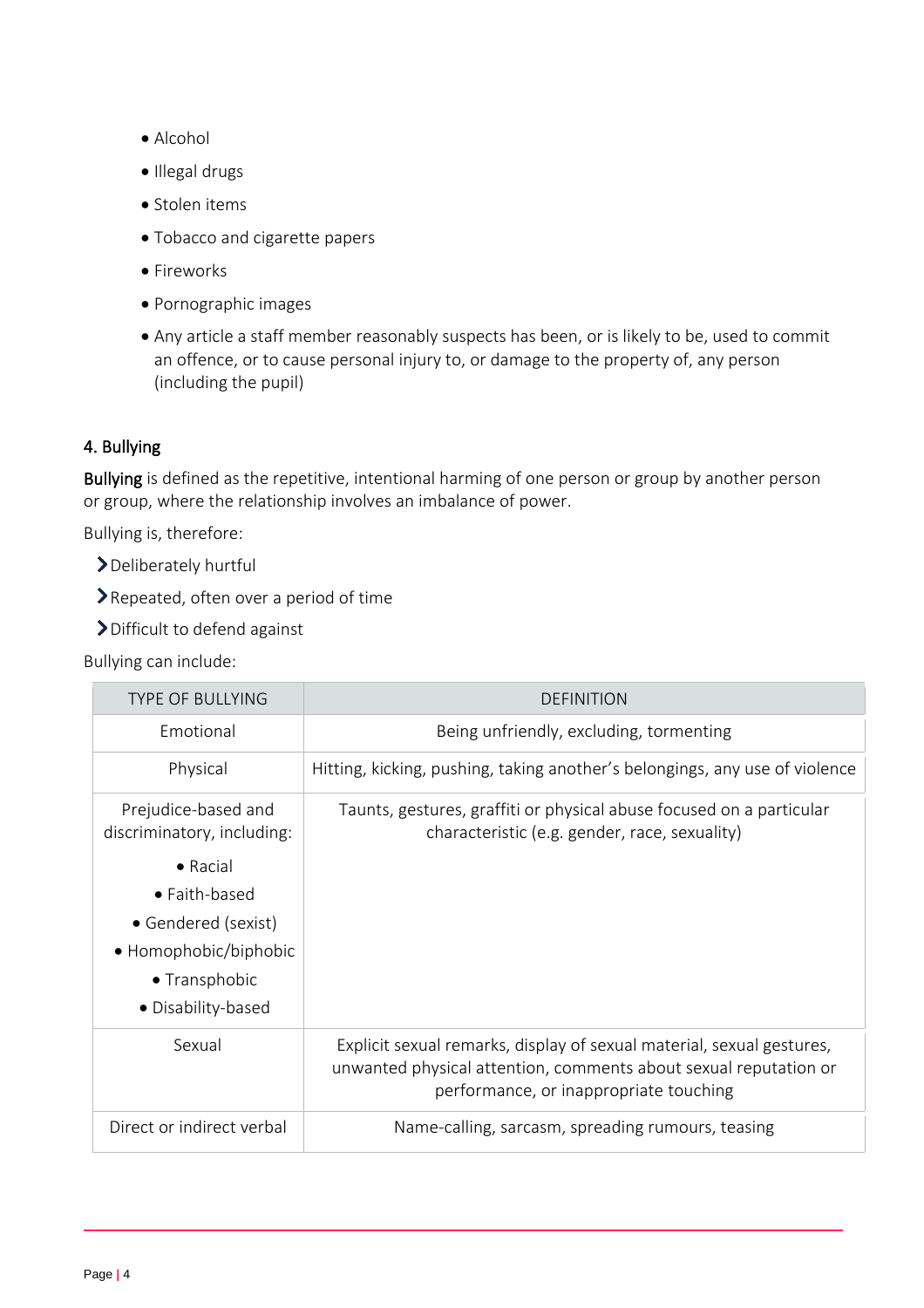| TYPE OF BULLYING | <b>DEFINITION</b>                                                                                            |
|------------------|--------------------------------------------------------------------------------------------------------------|
| Cyber-bullying   | Bullying that takes place online, such as through social networking sites,<br>messaging apps or gaming sites |

<span id="page-4-0"></span>Details of our school's approach to preventing and addressing bullying are set out in our anti-bullying strategy which can be found on the school website , under the following link :

<https://www.stowlawnprimary.co.uk/policies>

# 5.1 The governing board

The governing board is responsible for reviewing and approving the written statement of behaviour principles (appendix 1).

The governing board will also review this behaviour policy in conjunction with the headteacher and monitor the policy's effectiveness, holding the headteacher to account for its implementation.

# 5.2 The headteacher

The headteacher is responsible for reviewing this behaviour policy in conjunction with the [governing board, giving due consideration to the school's statement of behaviour principles (appendix 1). The headteacher will also approve this policy.

The headteacher will ensure that the school environment encourages positive behaviour and that staff deal effectively with poor behaviour, and will monitor how staff implement this policy to ensure rewards and sanctions are applied consistently.

# 5.3 Staff

Staff are responsible for:

- Implementing the behaviour policy consistently, in line with our Expectations and Attributes.
- Modelling positive behaviour
- Providing a personalised approach to the specific behavioural needs of particular pupils
- Recording behaviour incidents

The senior leadership team will support staff in responding to behaviour incidents.

# 5.4 Parents

Parents are expected to:

- Support their child in adhering to the school Expectations and Attributes
- Inform the school of any changes in circumstances that may affect their child's behaviour
- <span id="page-4-1"></span>Discuss any behavioural concerns with the class teacher promptly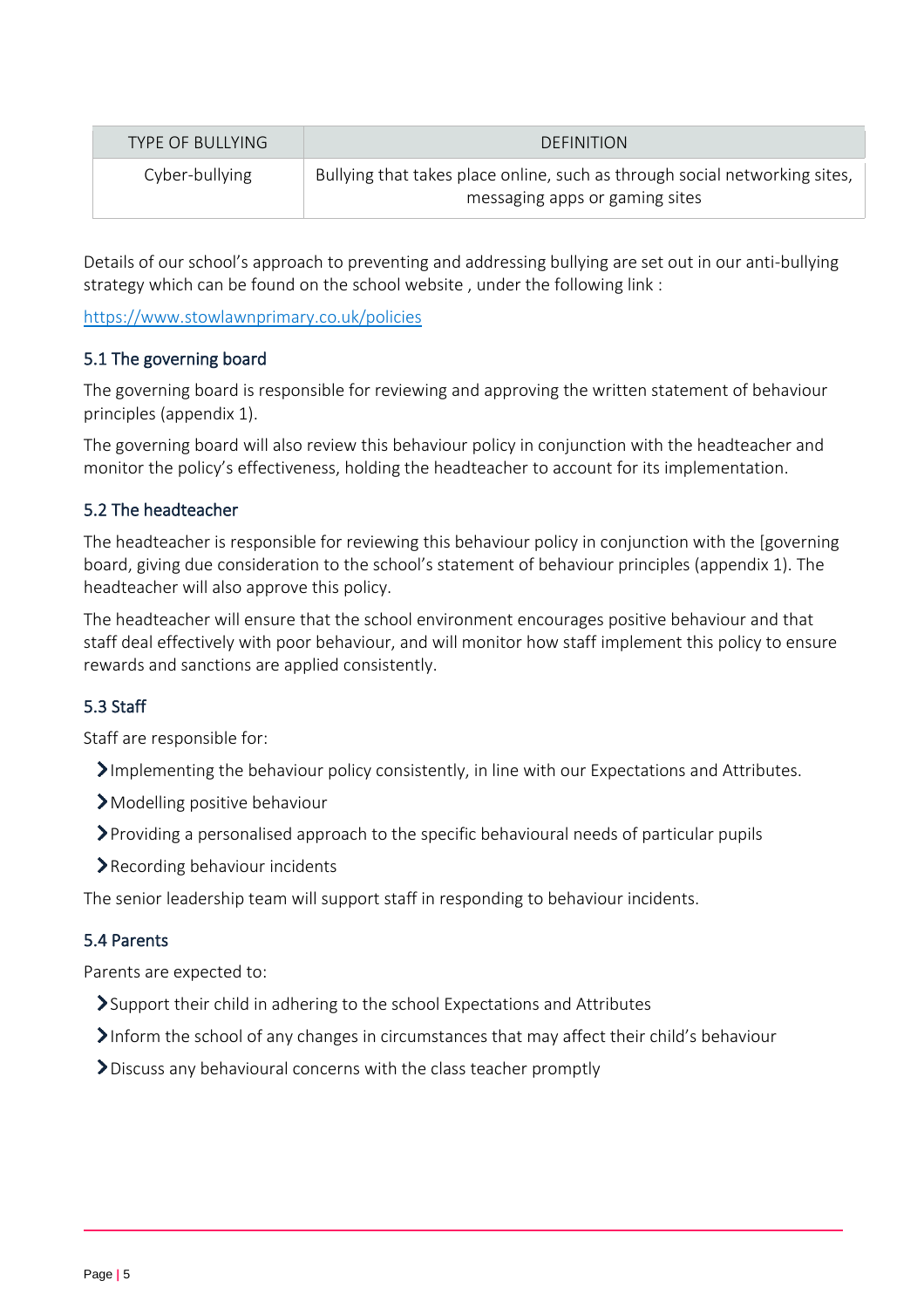# 6. Expectations and Attributes

Children and staff worked together to form our expectations of conduct, and our attributes that formed the traits we want to develop through their time at Stowlawn. These attributes are our "Stowlawn Six".

Pupils are expected to be :

- Ready
- Respectful
- Safe

In all choices they make about their behaviour and attitude.

They are also expected to strive to achieve their best. At Stowlawn we are :

- Kind
- Ambitious
- Honest
- Independent
- Resilient
- Creative

# <span id="page-5-0"></span>7. Rewards and sanctions

# 7.1 List of rewards and sanctions

Children are recognised for demonstrating out Expectations and attributes in a number of ways including :

- Verbal praise
- Recognition boards
- Stowlawn star awards

Each class will also work collaboratively for a whole class reward .

Alongside positive behaviour management will run immediate sanctions / restorative practice for behaviour. These are the protocols to follow not only in the classroom but in the lunch hall, playground, PE , Forest School etc.

| Step 1   | A reminder of the 3 simple rules / 3 step routine delivered privately where possible.          |
|----------|------------------------------------------------------------------------------------------------|
| Reminder | Repeat reminders if reasonable adjustments are necessary. I like it when  remember<br>when you |
|          |                                                                                                |
| Step 2   | A clear verbal caution delivered privately where possible, making the child aware of their     |
| Caution  | behaviour and clearly outlining the consequences if they continue.                             |
|          | Use the phrase                                                                                 |
|          | "Think carefully about your next step"                                                         |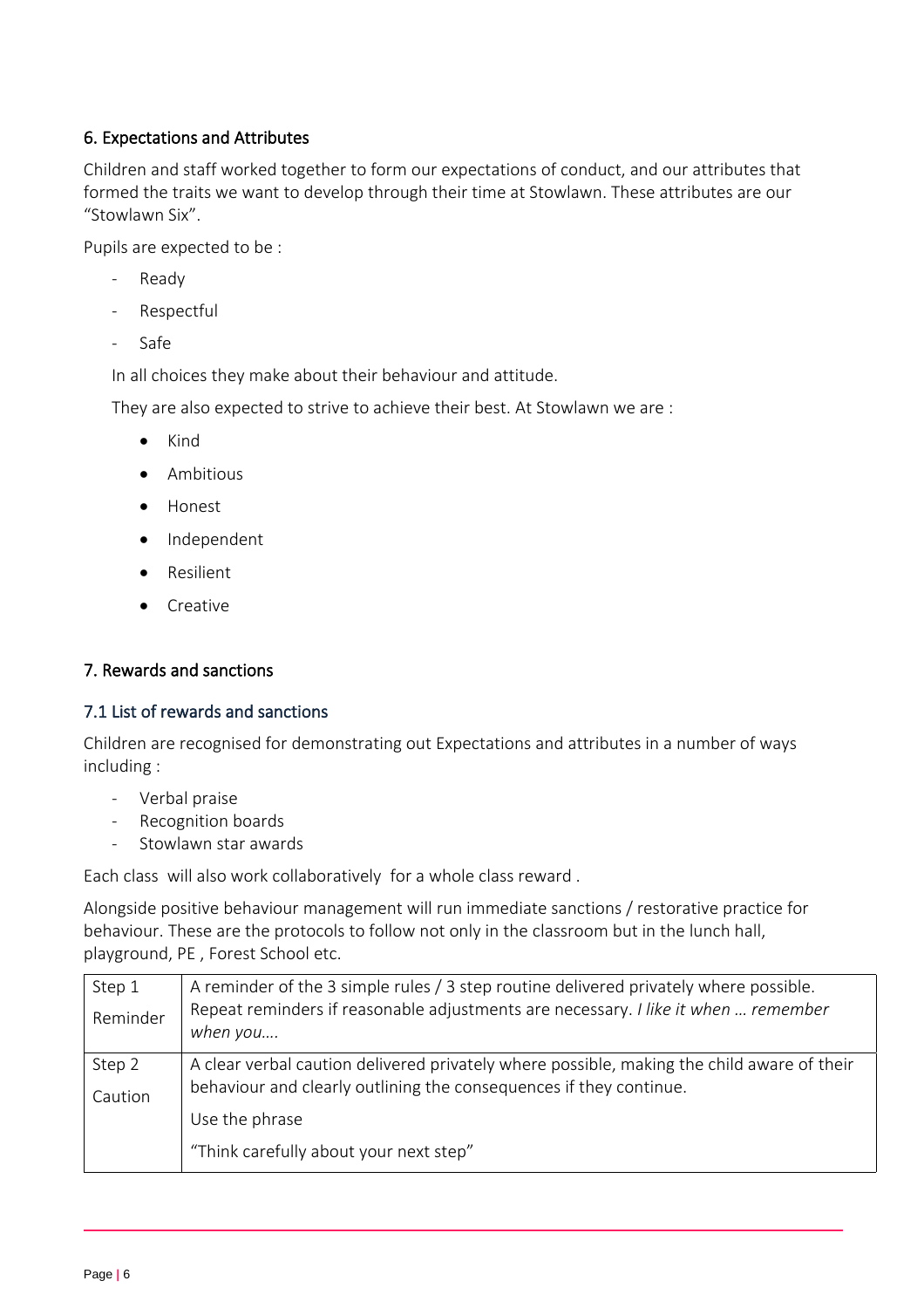| Step 3                                                                                                                                                       | Speak to the student privately and give them a final opportunity to engage. Offer a                                                                                                                                                                                                                                                                                                                                          |
|--------------------------------------------------------------------------------------------------------------------------------------------------------------|------------------------------------------------------------------------------------------------------------------------------------------------------------------------------------------------------------------------------------------------------------------------------------------------------------------------------------------------------------------------------------------------------------------------------|
| Last<br>Chance                                                                                                                                               | positive choice to do so and refer to the previous examples of expected behaviours. Use<br>the 30 second scripted intervention (p103/104 in book). At this stage attach "Stay 5<br>minutes behind at the end of the session" to this step. This 5 minutes is owed when the<br>child reaches this step. It is not part of some future negation on the behaviours. It cannot<br>be removed, increased, reduced or substituted. |
| Step 4                                                                                                                                                       | Time out might be a short time outside the room / on a thinking chair/spot / side of the                                                                                                                                                                                                                                                                                                                                     |
| Time Out                                                                                                                                                     | field or playground. It is a few minutes for the child to calm down, breathe, look at the<br>situation from a different perspective and compose themselves.                                                                                                                                                                                                                                                                  |
| Step 5                                                                                                                                                       | The restorative conversation. Using the 5 minutes allocated at Step 3 or after recovery                                                                                                                                                                                                                                                                                                                                      |
| Repair                                                                                                                                                       | from step 4.                                                                                                                                                                                                                                                                                                                                                                                                                 |
| Superseding this is any behaviour that needs instant intervention – ie violence towards another child /<br>adult / throwing chairs / defacing furniture etc. |                                                                                                                                                                                                                                                                                                                                                                                                                              |

In response to serious or persistent breaches of this policy, children may be asked to leave the classroom . They will be expected to complete the same work as they would in class, but may compete this "time out" in another area of the school.

# 7.2 Zero-tolerance approach to sexual harassment and sexual violence

The school will ensure that all incidents of sexual harassment and/or violence are met with a suitable response, and never ignored.

Pupils are encouraged to report anything that makes them uncomfortable, no matter how 'small' they feel it might be.

The school's response will be:

- Proportionate
- Considered
- Supportive
- Decided on a case-by-case basis

Sanctions for sexual harassment and violence may include:

- Following our sanctions steps as above
- Contact with parents of children involved
- Informing governors of actions

The school has procedures in place to respond to any allegations or concerns regarding a child's safety or wellbeing. These include clear processes for:

Responding to a report

Carrying out risk assessments, where appropriate, to help determine whether to:

• Manage the incident internally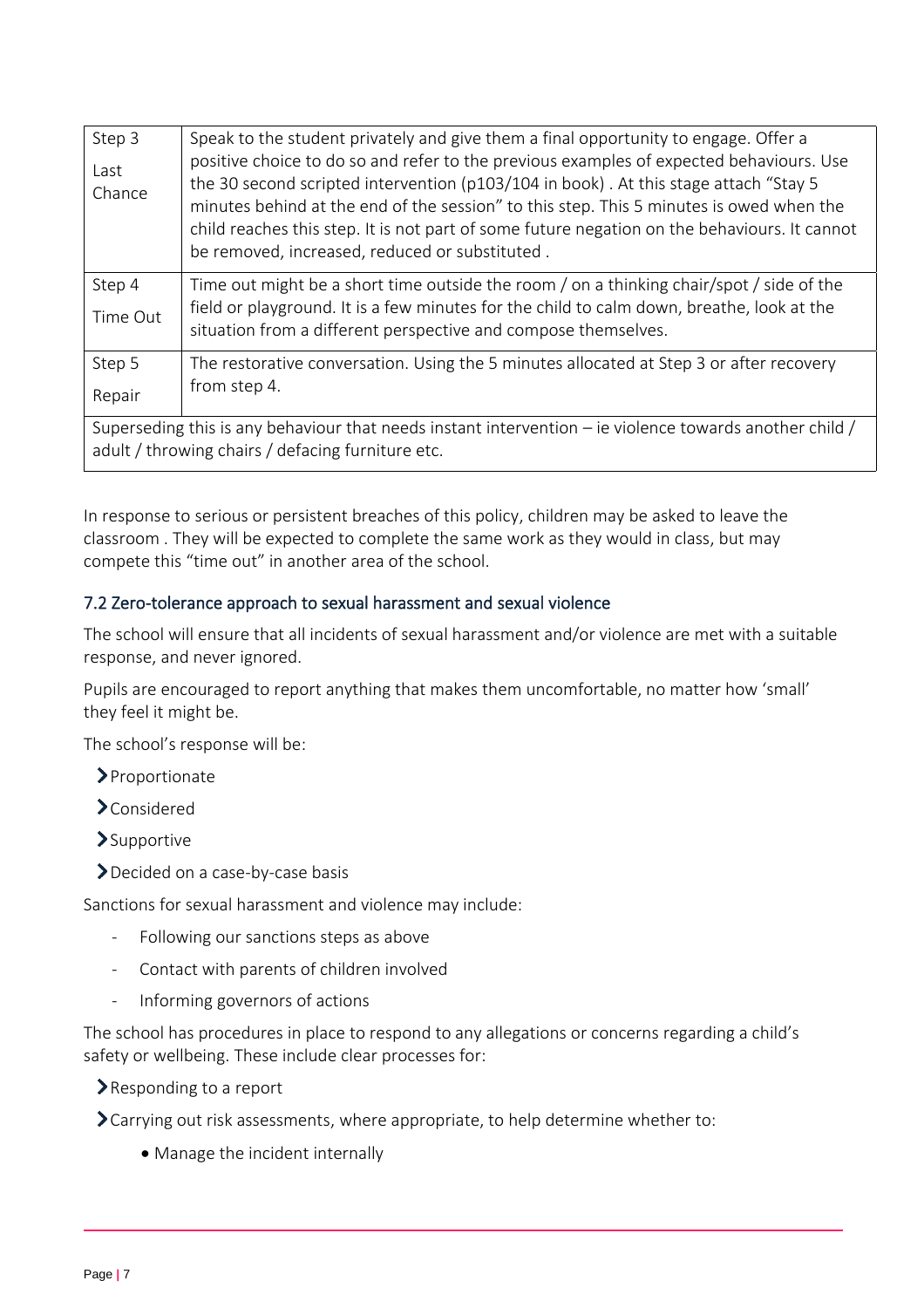- Refer to or conduct early help
- Refer to children's social care
- Report to the police

Please refer to our child protection and safeguarding policy for more information , which can be found on the school website using the link below :

<https://www.stowlawnprimary.co.uk/safeguarding>

# 7.3 Off-site behaviour

Sanctions may be applied where a pupil has misbehaved off-site when representing the school. This means misbehaviour when the pupil is:

- Taking part in any school-organised or school-related activity (e.g. school trips)
- >Travelling to or from school
- Wearing school uniform
- In any other way identifiable as a pupil of our school

Sanctions may also be applied where a pupil has misbehaved off-site at any time, whether or not the conditions above apply, if the misbehaviour:

- Could have repercussions for the orderly running of the school
- Poses a threat to another pupil or member of the public
- Could adversely affect the reputation of the school

Sanctions will only be given out on school premises or elsewhere when the pupil is under the lawful control of the staff member (e.g. on a school-organised trip).

# 7.4 Malicious allegations

Where a pupil makes an allegation against a member of staff and that allegation is shown to have been deliberately invented or malicious, the school will take action in accordance with this policy.

Where a pupil makes an allegation of sexual violence or sexual harassment against another pupil and that allegation is shown to have been deliberately invented or malicious, the school will take action in accordance with this policy.

In all cases where an allegation is determined to be unsubstantiated, unfounded, false or malicious, the school (in collaboration with the local authority designated officer, where relevant) will consider whether the pupil who made the allegation is in need of help, or the allegation may have been a cry for help. If so, a referral to children's social care may be appropriate.

The school will also consider the pastoral needs of staff and pupils accused of misconduct.

Please refer to our child protection and safeguarding policy for more information on responding to allegations of abuse against staff or other pupils.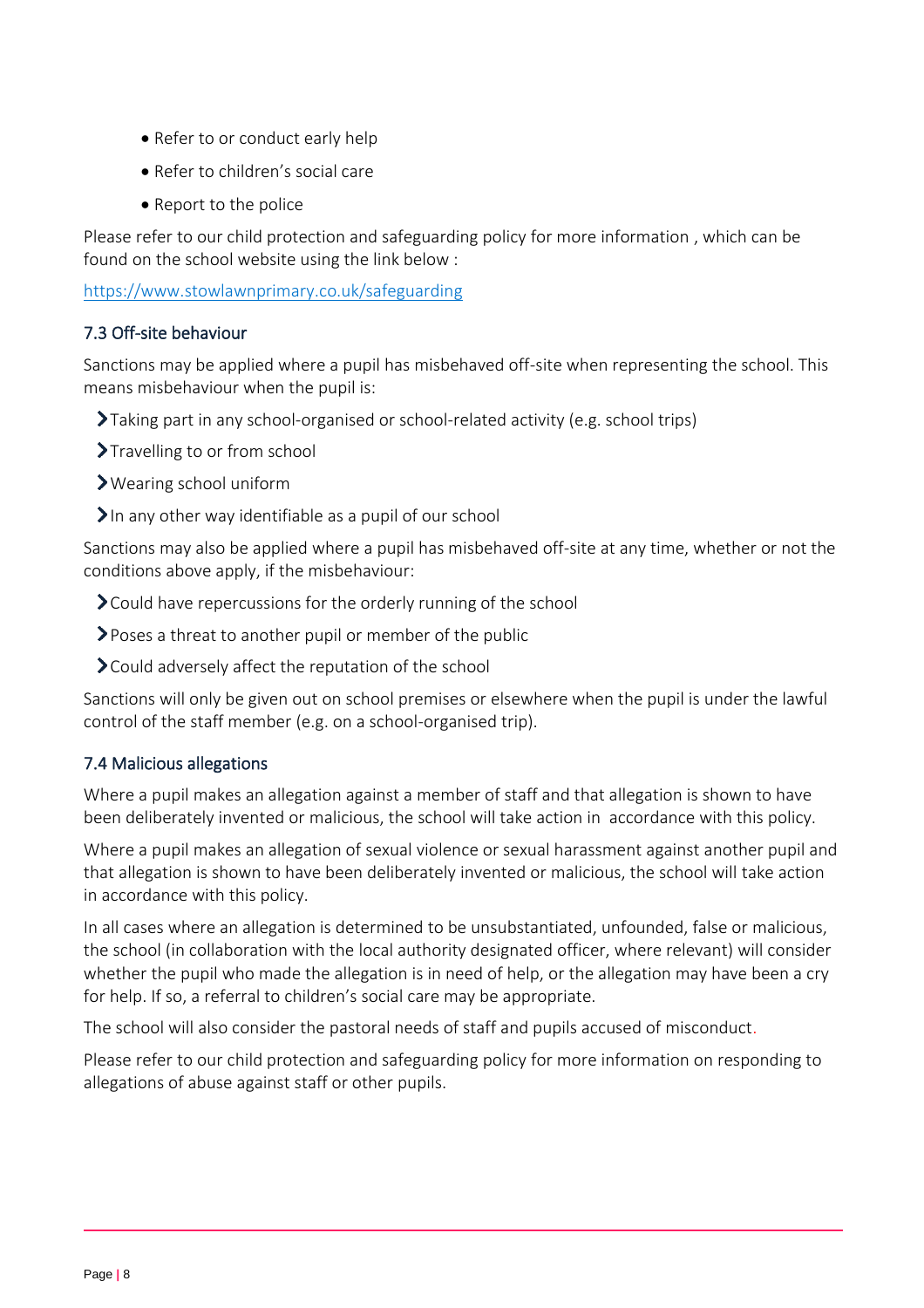# <span id="page-8-0"></span>8. Behaviour management

Teaching and support staff are responsible for setting the tone and context for positive behaviour within the classroom.

They will:

- **>** Create and maintain a stimulating environment that encourages pupils to be engaged
- Display our Expectations and Attributes, and use them as an integral part of classroom management
- Develop a positive relationship with pupils, which will include:
	- Establishing our "Meet and Greet" and "Fantastic Finish"
	- Establishing clear routines
	- Communicating expectations of behaviour in ways other than verbally
	- Highlighting and promoting good behaviour / attributes using the recognition boards
	- Concluding the day positively and starting the next day afresh
	- Using 5 step plan to changing behaviours
	- Using positive reinforcement and recognising children who go "above and beyond" our expectations

#### 8.2 Physical restraint

In some circumstances, staff may use reasonable force to restrain a pupil to prevent them:

- Causing disorder
- >Hurting themselves or others
- >Damaging property

Incidents of physical restraint must:

# Always be used as a last resort

 $\sum$  Be applied using the minimum amount of force and for the minimum amount of time possible

- $\sum$  Be used in a way that maintains the safety and dignity of all concerned
- Never be used as a form of punishment
- $\sum$  Be recorded and reported to parents (see appendix 3 for a behaviour log)

#### 8.3 Confiscation

# Any prohibited items (listed in section 3) found in pupils' possession will be confiscated. These items will not be returned to pupils.

We will also confiscate any item which is harmful or detrimental to school discipline. These items will be returned to pupils after discussion with senior leaders and parents, if appropriate.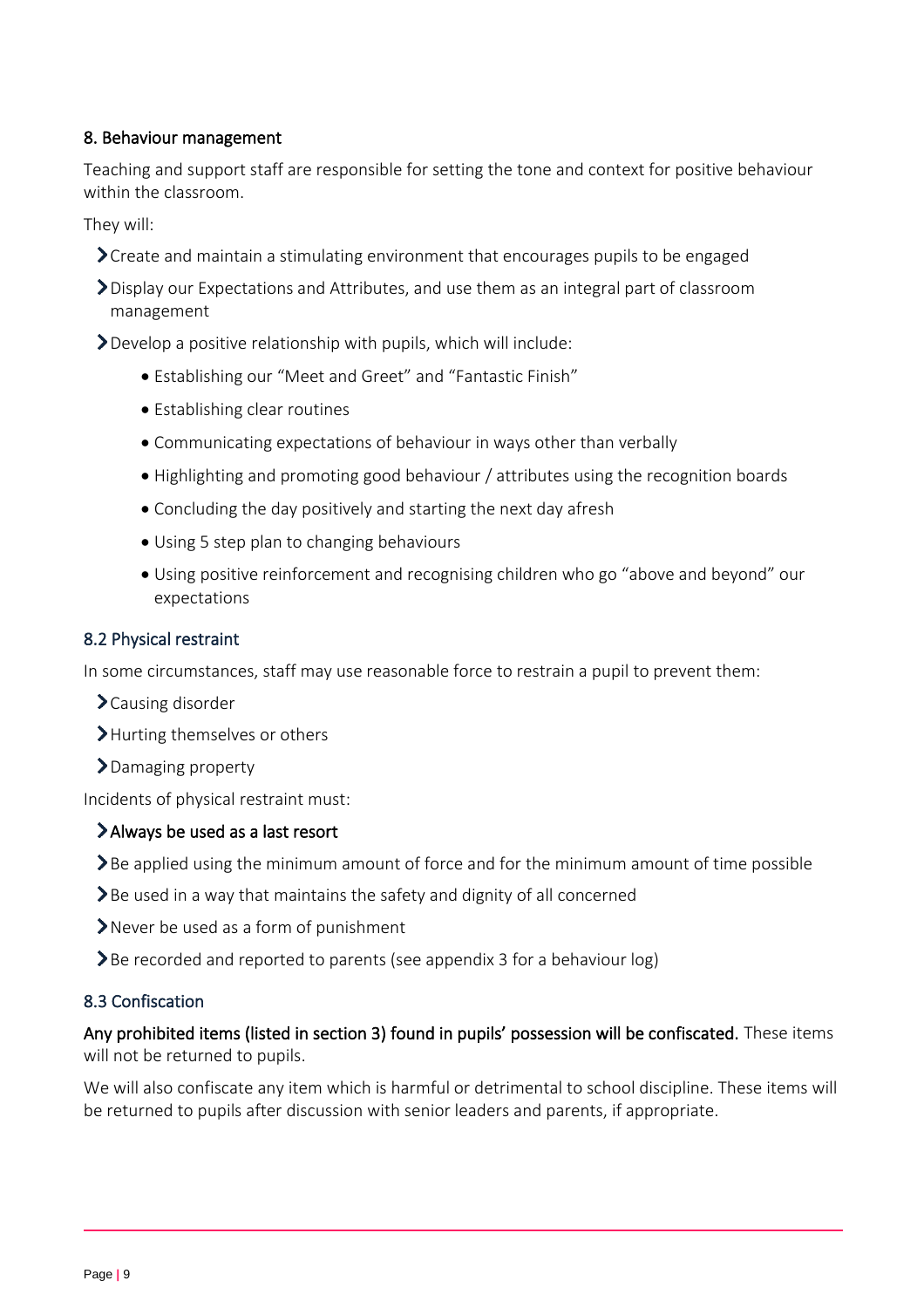Searching and screening pupils is conducted in line with the DfE's [latest guidance on searching,](https://www.gov.uk/government/publications/searching-screening-and-confiscation)  [screening and confiscation.](https://www.gov.uk/government/publications/searching-screening-and-confiscation)

# 8.4 Individual Pupil Support

The school recognises its legal duty under the Equality Act 2010 to prevent pupils with a protected characteristic from being at a disadvantage. Consequently, our approach to challenging behaviour may be differentiated to cater to the needs of the pupil.

The school's special educational needs co-ordinator will evaluate a pupil who exhibits challenging behaviour to determine whether they have any underlying needs that are not currently being met.

Where necessary, support and advice will also be sought from specialist teachers, an educational psychologist, medical practitioners and/or others, to identify or support specific needs.

When acute needs are identified in a pupil, we will liaise with external agencies and plan support programmes for that child. We will work with parents to create the plan and review it on a regular basis.

#### 8.5 Safeguarding

The school recognises that changes in behaviour may be an indicator that a pupil is in need of help or protection. We will consider whether a pupil's misbehaviour may be linked to them suffering, or being likely to suffer, significant harm. Where this may be the case, we will follow our child protection and safeguarding policy.

# <span id="page-9-0"></span>9. Pupil transition

To ensure a smooth transition to the next year, pupils have transition sessions with their new teacher(s). In addition, staff members hold transition meetings.

To ensure behaviour is continually monitored and the right support is in place, information related to pupil behaviour issues may be transferred to relevant staff at the start of the term or year.

#### <span id="page-9-1"></span>10. Training

Our staff are provided with training and information on managing behaviour, including proper use of restraint, as part of continuing professional development.

A staff training log can be found in appendix 2.

#### <span id="page-9-2"></span>11. Monitoring arrangements

This behaviour policy will be reviewed by the headteacher and Governors annually. At each review, the policy will be approved by the headteacher.